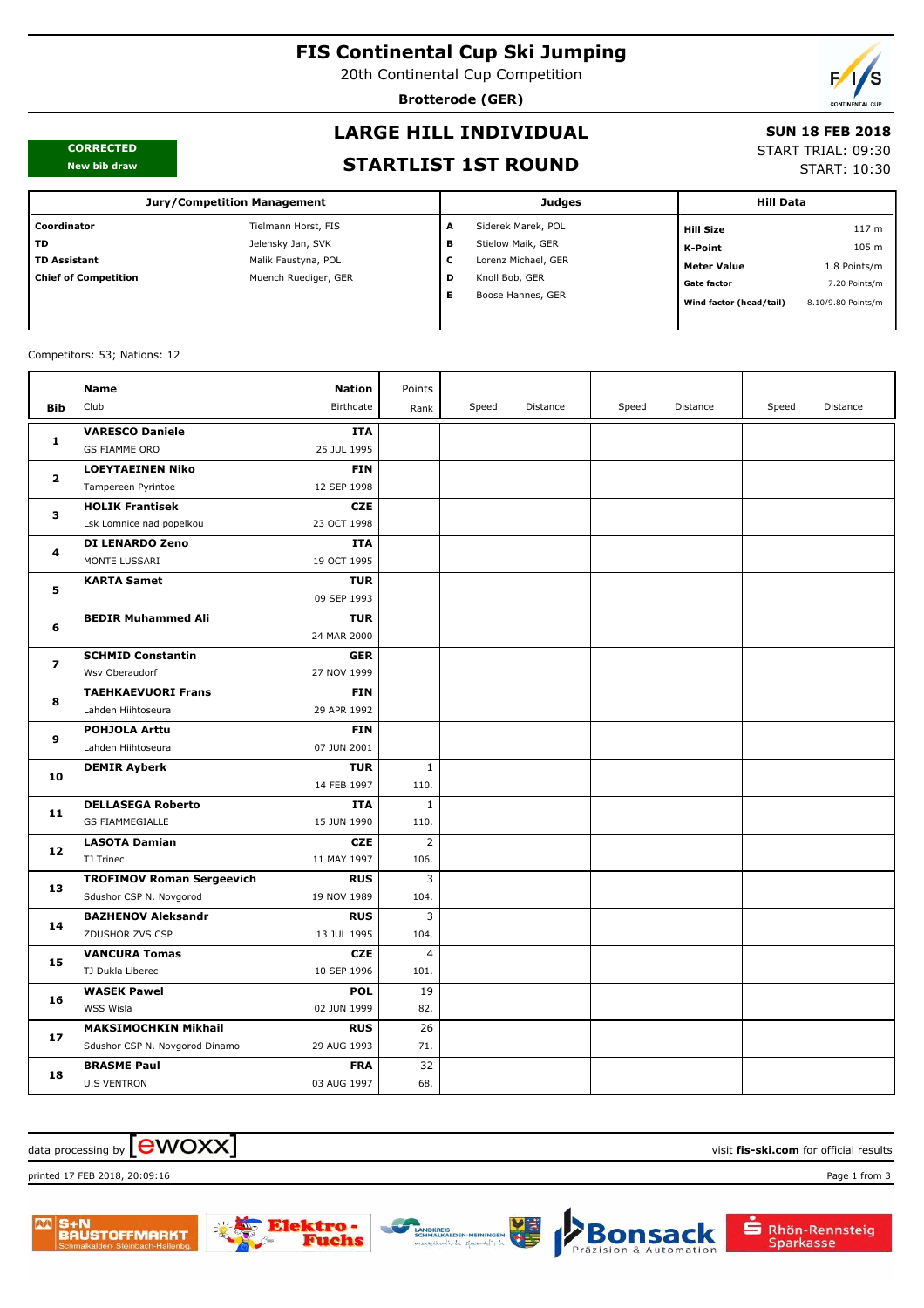## **FIS Continental Cup Ski Jumping**

20th Continental Cup Competition

**Brotterode (GER)**



## **LARGE HILL INDIVIDUAL**

### **SUN 18 FEB 2018**

**CORRECTED New bib draw**

# **STARTLIST 1ST ROUND**

START TRIAL: 09:30  $STAPT: 10:30$ 

|     |                                           |                           |            |       |          |       |          |       | JIANI, 10, JU |
|-----|-------------------------------------------|---------------------------|------------|-------|----------|-------|----------|-------|---------------|
|     | Name                                      | <b>Nation</b>             | Points     |       |          |       |          |       |               |
| Bib | Club                                      | Birthdate                 | Rank       | Speed | Distance | Speed | Distance | Speed | Distance      |
|     | <b>AUNE Joakim</b>                        | <b>NOR</b>                | 47         |       |          |       |          |       |               |
| 19  | Byaasen                                   | 10 AUG 1993               | 59.        |       |          |       |          |       |               |
|     | <b>ROCH DUPLAND Thomas</b>                | <b>FRA</b>                | 54         |       |          |       |          |       |               |
| 20  | Saint Gervais                             | 03 FEB 1996               | 55.        |       |          |       |          |       |               |
|     | <b>SAKALA Filip</b>                       | <b>CZE</b>                | 69         |       |          |       |          |       |               |
| 21  | Tj Frenstat pod radhostem                 | 21 MAY 1996               | 50.        |       |          |       |          |       |               |
| 22  | <b>LEITNER Clemens</b>                    | <b>AUT</b>                | 78         |       |          |       |          |       |               |
|     | Nordic Team Absam-Tirol                   | 07 NOV 1998               | 47.        |       |          |       |          |       |               |
| 23  | <b>SCHULER Andreas</b>                    | SUI                       | 81         |       |          |       |          |       |               |
|     | Einsiedeln                                | 30 DEC 1995               | 46.        |       |          |       |          |       |               |
| 24  | <b>POPPINGER Manuel</b>                   | <b>AUT</b>                | 86         |       |          |       |          |       |               |
|     | SV Innsbruck-Bergisel-Tirol               | 19 MAY 1989               | 44.        |       |          |       |          |       |               |
| 25  | <b>HOFFMANN Felix</b>                     | <b>GER</b>                | 90         |       |          |       |          |       |               |
|     | SWV Goldlauter                            | 14 OCT 1997               | 42.        |       |          |       |          |       |               |
| 26  | <b>EGLOFF Luca</b>                        | SUI                       | 94         |       |          |       |          |       |               |
|     | Grabserberg                               | 06 JUN 1995               | 40.        |       |          |       |          |       |               |
| 27  | <b>PEIER Killian</b>                      | SUI                       | 96         |       |          |       |          |       |               |
|     | Vallee du Joux                            | 28 MAR 1995               | 39.        |       |          |       |          |       |               |
| 28  | <b>WOLNY Jakub</b><br>LKS Klimczok Bystra | <b>POL</b><br>15 MAY 1995 | 102<br>38. |       |          |       |          |       |               |
|     | <b>BJOERENG Joacim Oedegaard</b>          | <b>NOR</b>                | 119        |       |          |       |          |       |               |
| 29  | Roeykenhopp                               | 14 DEC 1995               | 36.        |       |          |       |          |       |               |
|     | <b>BAER Moritz</b>                        | <b>GER</b>                | 135        |       |          |       |          |       |               |
| 30  | SF Gmund-Duernbach                        | 16 MAY 1997               | 32.        |       |          |       |          |       |               |
|     | <b>KANTYKA Przemyslaw</b>                 | <b>POL</b>                | 142        |       |          |       |          |       |               |
| 31  | LKS Klimczok Bystra                       | 15 DEC 1996               | 30.        |       |          |       |          |       |               |
|     | <b>ZUPANCIC Miran</b>                     | <b>SLO</b>                | 145        |       |          |       |          |       |               |
| 32  | SK Zagorje                                | 11 NOV 1989               | 29.        |       |          |       |          |       |               |
|     | <b>GRANERUD Halvor Egner</b>              | <b>NOR</b>                | 160        |       |          |       |          |       |               |
| 33  | Asker Skiklubb                            | 29 MAY 1996               | 27.        |       |          |       |          |       |               |
|     | <b>PASCHKE Pius</b>                       | <b>GER</b>                | 163        |       |          |       |          |       |               |
| 34  | WSV Kiefersfelden                         | 20 MAY 1990               | 26.        |       |          |       |          |       |               |
| 35  | <b>HAMANN Martin</b>                      | <b>GER</b>                | 180        |       |          |       |          |       |               |
|     | SG Nickelhuette Aue                       | 10 APR 1997               | 24.        |       |          |       |          |       |               |
| 36  | <b>HUBER Stefan</b>                       | <b>AUT</b>                | 190        |       |          |       |          |       |               |
|     | SC Seekirchen-Salzburg                    | 08 MAR 1994               | 23.        |       |          |       |          |       |               |
| 37  | <b>WOHLGENANNT Ulrich</b>                 | <b>AUT</b>                | 214        |       |          |       |          |       |               |
|     | SK Kehlegg-Vorarlberg                     | 01 AUG 1994               | 21.        |       |          |       |          |       |               |
| 38  | <b>ZNISZCZOL Aleksander</b>               | <b>POL</b>                | 243        |       |          |       |          |       |               |
|     | WSS Wisla                                 | 08 MAR 1994               | 19.        |       |          |       |          |       |               |
| 39  | <b>TEPES Jurij</b>                        | <b>SLO</b>                | 264        |       |          |       |          |       |               |
| 40  | SD Dolomiti                               | 14 FEB 1989               | 17.        |       |          |       |          |       |               |
|     | <b>ALTENBURGER Florian</b>                | <b>AUT</b><br>02 NOV 1993 | 265<br>16. |       |          |       |          |       |               |
|     | SC Seekirchen-Salzburg                    | <b>NOR</b>                |            |       |          |       |          |       |               |
| 41  | <b>RINGEN Sondre</b><br>Baekkelagets SK   | 09 OCT 1996               | 286<br>15. |       |          |       |          |       |               |
|     | <b>HUBER Daniel</b>                       | <b>AUT</b>                | 305        |       |          |       |          |       |               |
| 42  | SC Seekirchen-Salzburg                    | 02 JAN 1993               | 14.        |       |          |       |          |       |               |
|     |                                           |                           |            |       |          |       |          |       |               |

data processing by **CWOXX** and  $\overline{C}$  and  $\overline{C}$  and  $\overline{C}$  and  $\overline{C}$  and  $\overline{C}$  and  $\overline{C}$  and  $\overline{C}$  and  $\overline{C}$  and  $\overline{C}$  and  $\overline{C}$  and  $\overline{C}$  and  $\overline{C}$  and  $\overline{C}$  and  $\overline{C}$  and  $\overline{C}$  printed 17 FEB 2018, 20:09:16 Page 2 from 3